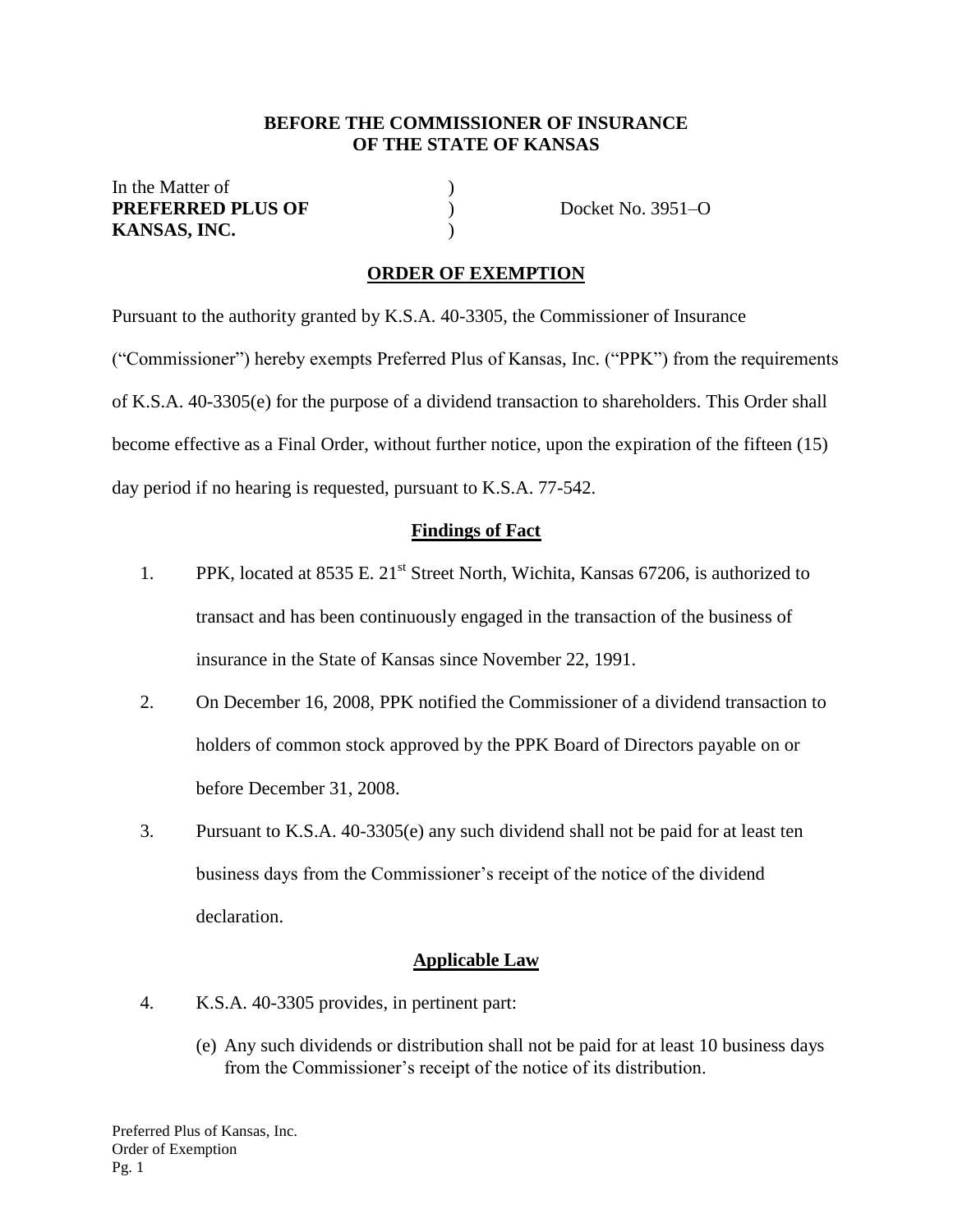(j) The provisions of this section shall not apply to any information or transaction if and to the extent the commissioner of insurance by order shall exempt the same from the provisions of this section.

## **Conclusions of Law**

- 5. Pursuant to the Findings of Fact in Paragraphs #1 through #3 and the Applicable Law above, the Commissioner finds:
- 6. PPK is hereby exempted from the requirements of K.S.A. 40-3305(e) for the purpose of completing the dividend transaction as approved by the PPK Board of Directors on December 16, 2008.
- 7. The above exemption pursuant to K.S.A. 40-3305(j) shall apply only to the dividend transaction as approved by the PPK Board of Directors on December 16, 2008 and shall not be construed as an exemption for future dividend transactions.

# **IT IS SO ORDERED THIS \_22nd\_\_ DAY OF DECEMBER, 2008 IN THE CITY OF TOPEKA, COUNTY OF SHAWNEE, STATE OF KANSAS.**



 $\angle$ s/ Sandy Praeger $\angle$ Sandy Praeger Commissioner of Insurance

BY:

 $\angle$ s/ John W. Campbell $\Box$ John W. Campbell General Counsel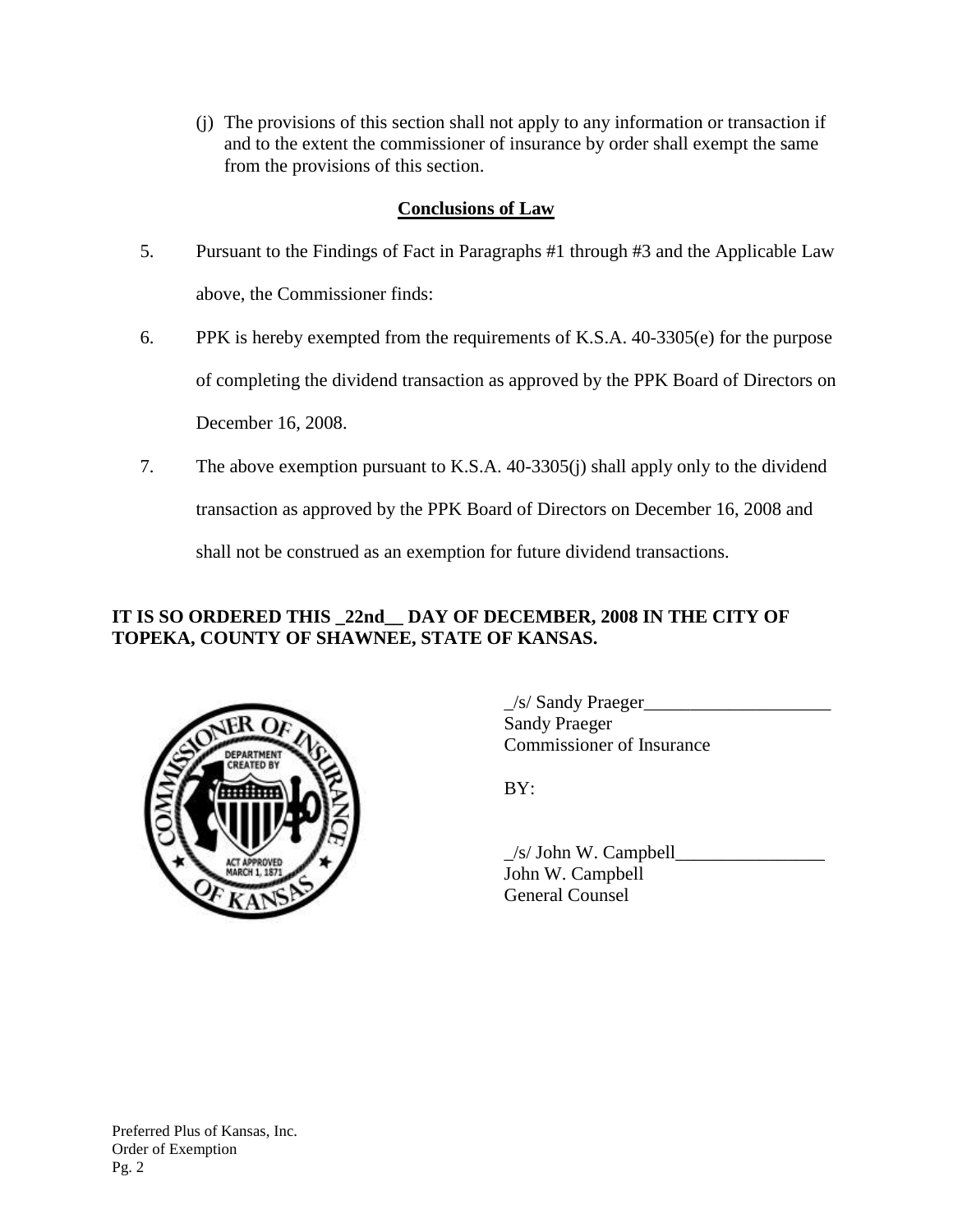### **NOTICE OF RIGHTS**

Preferred Plus of Kansas ("PPK") is entitled to a hearing pursuant to K.S.A. 77-537, the Kansas administrative Procedure act. If PPK desires a hearing, the company must file a written request for a hearing with:

John W. Campbell, General Counsel Kansas Insurance Department 420 S.W.  $9^{th}$  Street Topeka, Kansas 66612

This request must be filed within fifteen (15) days from the date of service of this Order. If PPK requests a hearing, the Kansas Insurance Department will notify the company of the time and place of the hearing and information on the procedures, right of representation, and other rights of parties relating to the conduct of the hearing, before commencement of the same.

If a hearing is not requested in the time and manner stated above, this Summary Order shall become effective as a Final Order upon the expiration of time for requesting a hearing, pursuant to K.S.A. 77-613. In the event PPK files a petition for judicial review, pursuant to K.S.A. 77- 613(e), the agency officer to be served on behalf of the Kansas Insurance Department is:

John W. Campbell, General Counsel Kansas Insurance Department 420 S.W.  $9^{th}$  Street Topeka, Kansas 66612